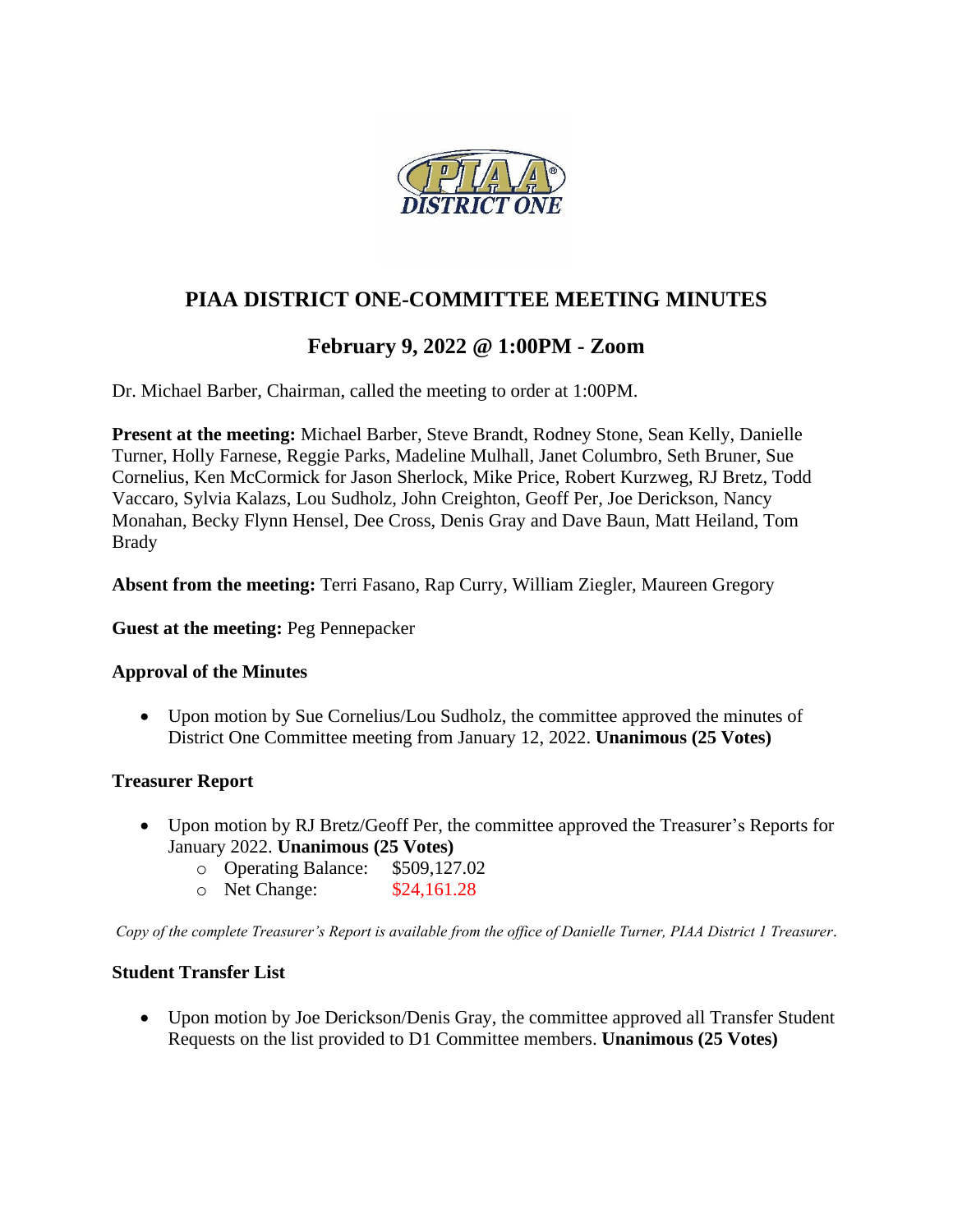## **Foreign Exchange Student List -** No student requests this month

**Public Comment** - No public comment was made.

## **Executive Secretary Report** – Mr. Stone / Mr. Kelly

Sean Kelly asked all representatives to remind member schools of the requirement of coaches to attend Spring Sports mandatory rules meetings. Meeting dates/times are posted on the PIAA website and may be attended in person or online.

Sean Kelly informed the District One Committee members of the subcommittee assignments. The schedule is below. PIAA D1 will adhere to the requirement that all agendas for the meetings will be posted a minimum of 24 hours before the meeting.

> Operations Committee to meet–TBA HR Committee to meet before the May Committee meeting.

Sean Kelly presented the Winter Sports Update and D1 / PIAA Playoffs information.

## • **Basketball**

The PIAA D1 committee conducted a lengthy discussion on the topic of PIAA host school spectator requirements (which are posted on the website). The conclusion of the discussion resulted in the emphasis of the District One policy which requires the 50/50 Rule – home and visitor spectators must receive and equal number of available tickets. The D1 Office and Basketball Chairman will be contacting schools to inquire about neutral sites.

#### • **Swimming & Diving**

The schedule of the PIAA D1 Swimming Championships events at York YMCA have been posted. Due to the YMCA regulations and mitigations no spectators are permitted at this time. The D1 Office will offer an update if there are any adjustments. The championship will be live streamed. PIAA D1 Diving Championships will be held at North Penn High School. Spectators are welcome to attend.

#### • **Cheerleading**

The PIAA Cheer Championships were held 1/28-1/29. Congratulations to Garnet Valley High School Cheerleaders who are PIAA 3A Champions.

• **Wrestling -** The PIAA D1 Committee expressed thanks to Upper Dublin, CBE, and Oxford HS for hosting the District Wrestling Team Duals. The state Team duals were held in Hershey, PA. The individual tournament is moving forward as scheduled and this is posted on the PIAA D1 website.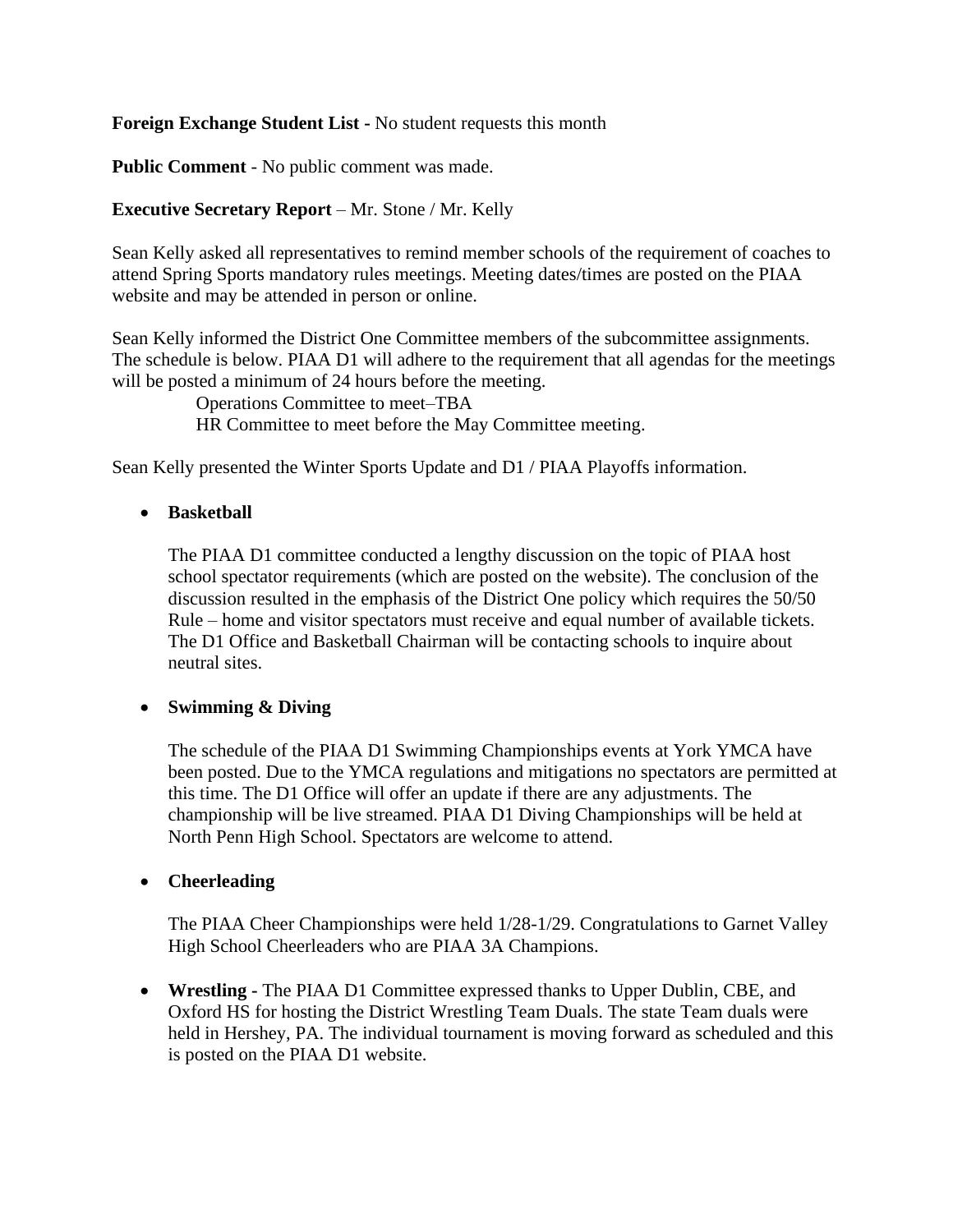## **PIAA BOD Report** – Dr. Barber

Dr. Barber briefly discussed topics being reviewed at the PIAA board level. The board will continue to evaluate the Transfer rule suggestions ("AAU Bid Process"). Additional discussion will involve the revision of Article VIII - Period of Participation.

The submission of post-season waivers will remain at 30 days prior to the postseason.

PIAA BOD Approved (Article XVI, Season – Out of Season, Section 1., Guidelines, B. Conclusion of Regular Season) the ability to play regular season games after elimination from playoffs. Games must be completed by District deadline and schools may not play more than the maximum number of regular season contests.

## **New Business**

- Upon motion by Seth Brunner/RJ Bretz, the committee approved the request of Coventry Christian High School to withdraw from PIAA D1. Coventry Christian will be requesting membership to PIAA D3. Transfer of Districts is pending PIAA Board approval. **Unanimous (25 Votes)**
- Upon motion by John Creighton/Todd Vaccaro, the committee approved the motion to hold the 5A / 6A Basketball Finals at Temple University with no food sales and no proof of vaccination required. **Unanimous (25 Votes)**

#### *n.b. Danielle Turner and Tom Brady have left the meeting.*

- Upon motion by Geoff Per/Seth Brunner, the committee denied the motion to set a minimum seating requirement for the 6A quarter and semifinal games to a neutral site. If a school cannot hold a minimum of 500 spectators beyond, players, coaches, cheer, and dance team the game would be moved to a neutral site. Motin by Per / Vaccaro - **10 Yes (Mulhall, Brunner, Vaccaro, Kalazs, Sudholz, Per, Derickson, Monahan, Cross, Heiland**) **12 No, 1 Abstention (Creighton).** With the failure of this motion, District will not require a minimum number of spectators for playoff contests. District One will continue to follow its policy of requiring schools to provide equal opportunities for home and away spectators to attend playoffs contests.
- The District One Committee held discussion regarding the practice of Post-Season Waiver hearing practices and document reviews. It was recommended by the District One office that any document review that is not approved unanimously by the D1 Committee will require a hearing. Additionally, any post-season waiver documents with "OTHER" chosen as a reason for the waiver request will require a hearing before the D1 Committee. The District One Committee will continue its practice to never deny a request via document review.
- Discussion Mr. Creighton from William Tennent High School expressed a concern of an emerging trend that private doctors are approving return to play from concussion and not allowing return to learn. Member schools are encouraged to review the Safety in Youth Sports Act of 2011 to make sure they are following the proper return to play guidelines.
- **New Business**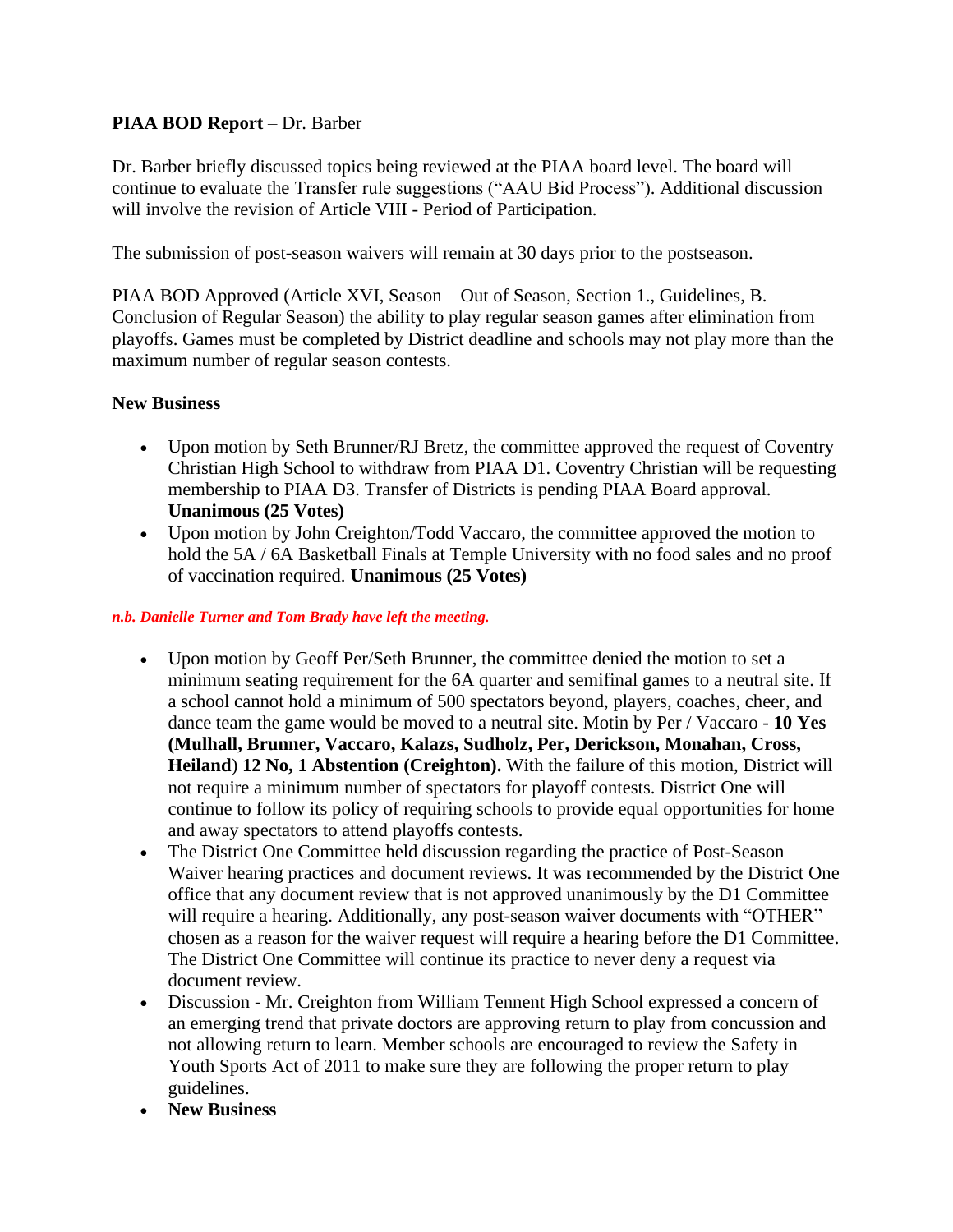## **New Business** (cont.)

*The following agenda items were moved to the March Agenda due to lack of voting members.* 

- *Approval of the selection process for the assignment of Fall Officials to the District One and PIAA playoffs and championships.)*
- *Recommendation from Sub-Committee – Official fees for 2022-2023Recommendation from Sub-Committee – 5% increase to the base.*
	- *The Sub-Committee will continue to review each sport and determine if additional adjustments need to be made to the "Factors" on the spread sheet*

## **Old Business**

*The following agenda items were moved to the March Agenda due to lack of voting members.*

- *Follow up self-report - Upper Darby / Haverford*
- *Sport Steering Committee structure.*
	- o *Motion - Change the structure of how Steering Committees are organized or keep the current policy.*
		- *Current Policy: A League / Division that has a membership of four (4) to six (6) member schools shall be entitled to one representative on the District Committee. A League / Division that has seven (7) or more member schools shall be entitled to two (2) Representatives.*
		- *Proposed: 1 rep / every 4 teams in each league*

#### **Officials Report –** Tom Brady & Maureen Gregory

• There were no items for discussion or action this month.

#### **Middle School Report –** Mr. Heiland

• There were no items for discussion or action this month.

#### **Eligibility Hearings**

The PIAA D1 Committee conducted a hearing on behalf of a student at **Central Bucks South HS** in reference to PIAA Constitution and By Laws Article VI Section 2C Post Season Waiver. Upon motion by Sherlock / Baun, the committee approved the request. **Unanimous (23 Votes)**

#### *n.b. Mike Price and Reggie Parks have left the meeting.*

The PIAA D1 Committee conducted a hearing on behalf of a student at **Church Farm School** in reference to PIAA Constitution and By Laws Article VI Section 2C Post Season Waiver. Upon motion by Dave Baun / Sylvia Kalazs, the committee denied the request. **Unanimous (21 Votes)**

*n.b. Nancy Monahan, Maddie Mulhall, and Denis Gray have left the meeting.*